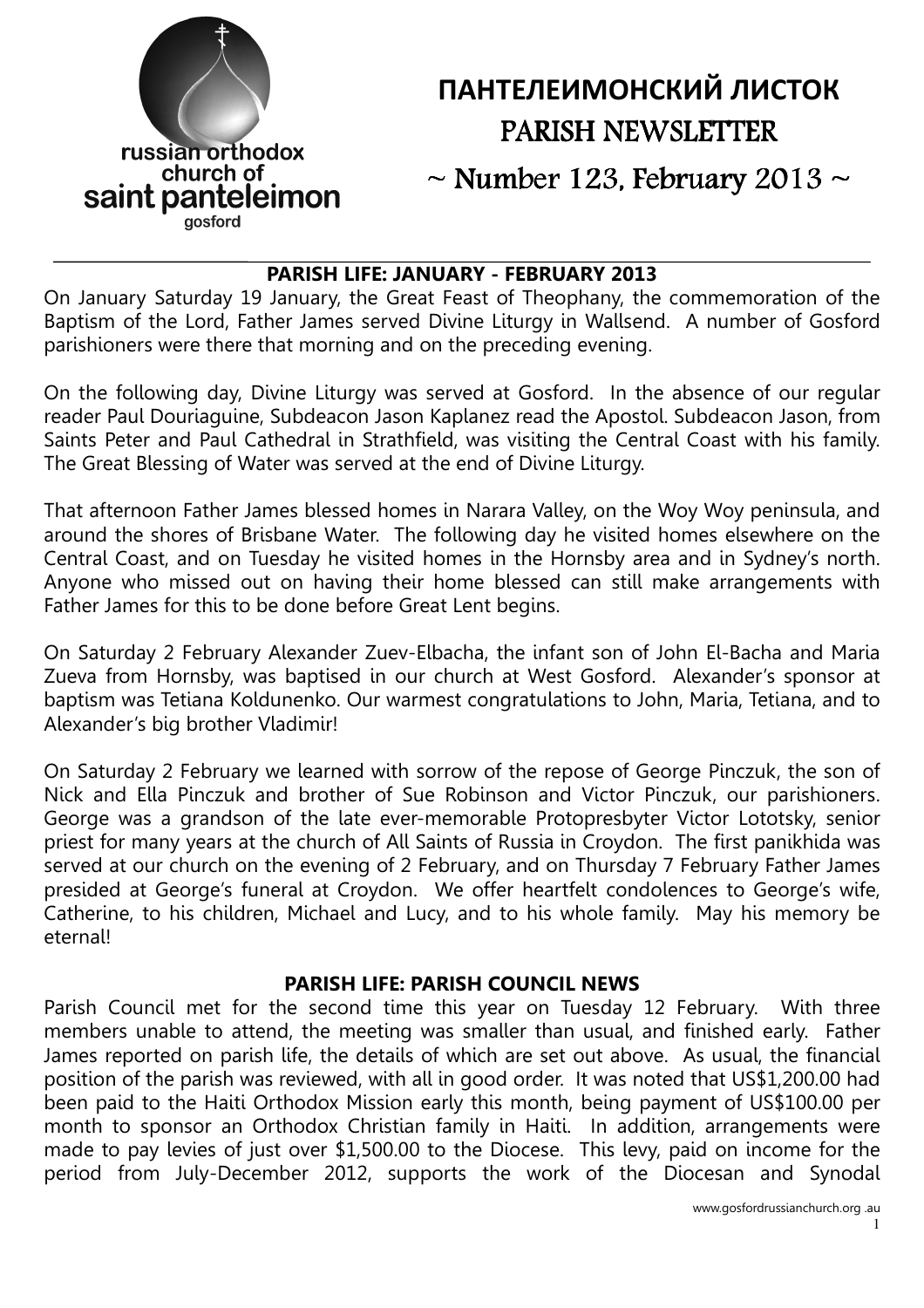administrations. Our Future Fund is now just under \$50,000.00, and will reach and exceed that amount during 2013. With our parish growing and thriving, future plans are likely to be very much on the agenda in the coming months.

## CHURCH LIFE: COLLECTIONS IN MARCH 2013

In March 2013 we will have two collections, both of them mandatory for all parishes in our Diocese. The first, to be taken up on Sunday 3 March, should properly have been taken up on the first Sunday in February. This collection will be for Orthodox Action, a charitable organisation that operates under the auspices of our Diocese and which assists orphanages, destitute children, and the needy in Russia. The second collection, to be taken up on Sunday 31 March, is to benefit the Holy Trinity Orthodox Seminary in Jordanville, New York. This collection is customarily taken up on the first Sunday in Great Lent and ensures financial assistance to students from our Diocese. Envelopes will be available in church from Sunday 17 February. Please give generously to these worthy causes!

Our "money-box" collection during Great Lent this year will be for the needs of the Russian **Ecclesiastical Mission in Jerusalem**. There is a mandatory collection for this cause on Palm Sunday each year, and it seems best to work with this rather than against it. As the needs of our monasteries and church institutions in the Holy Land are something that we all agree are worthy of our support, it is hoped that most parish households will take a money-box this year. Those who are unable to do so can still make a contribution to the collection that we will take up in church Saturday 27 April, Lazarus Saturday, the day before Palm Sunday. 30 money-boxes will be available on Sunday 17 March, Forgiveness Sunday.

### OUR HERITAGE: THE SIXTIETH ANNIVERSAY OF THE REPOSE OF ARCHBISHOP SIMON OF PEKING

This year is the sixtieth anniversary of the repose of Archbishop Simon of Peking and China, the head of the Russian Ecclesiastical Mission and a meek, humble and loving archpastor. The son of a priest, he lost both parents at a very young age. Raised by his grandfather, the future Archbishop Simon studied at the Kazan Theological Academy from 1898 until 1902. He was then assigned to the Russian Ecclesiastical Mission in Peking. A man of pious life, a gifted preacher, and a kindly shepherd of souls, the faithful in China loved him. In 1922 he was consecrated Bishop of Harbin, transferring to Shanghai in 1926, and in 1931 he was elevated to the rank of archbishop and appointed to the Peking Diocese. He reposed in the Lord in Shanghai on 24 February 1933 and was buried in the crypt of the Church of the Holy Martyrs in Peking (destroyed by the Soviet authorities in 1957) alongside the Chinese Martyrs of the Boxer Rebellion and his predecessor, Metropolitan Innokenty. When his remains were removed from their burial place in 1940 they were noted to be incorrupt. May his memory be eternal! In Gosford, we will serve a panikhida for his repose following Divine Liturgy on Sunday 3 March.

## PARISH LIFE: DONATIONS FOR NEW CANDLE STANDS

Readers are asked to consider making a contribution toward the purchase of four new gilded candle-stands (like the two in the middle of our church), ordered from Russia to replace the remaining wooden stands. Made by for our parish George Kraiuhin back in 2002 – when we still had services in the Narara Community Centre - the wooden ones are becoming a little rickety with age, and are also a fire hazard. The cost of each new one is approximately \$1180.00 each. Contributions, small or large, are welcome. Already, one family has offered to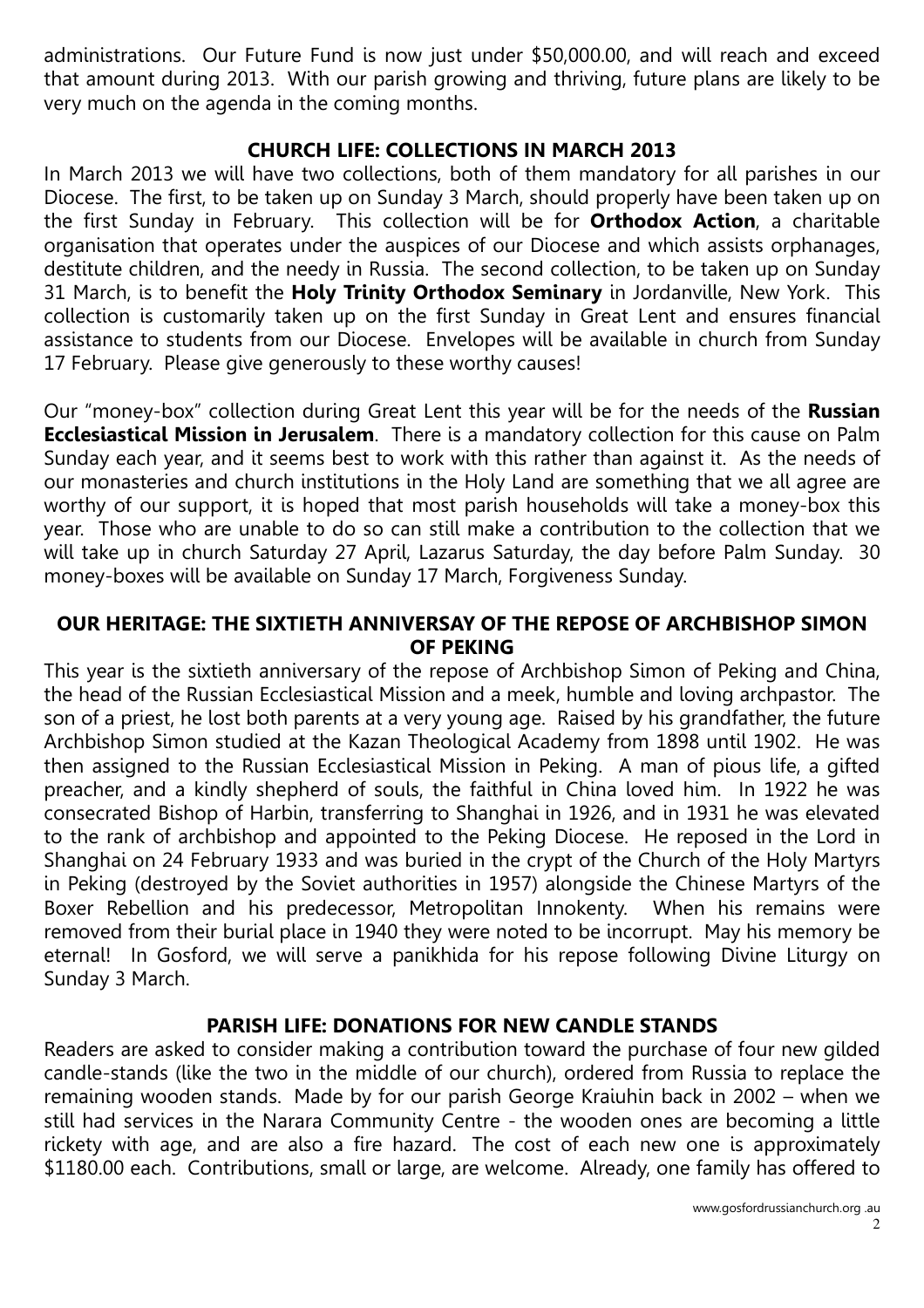cover the cost of one new stand. Donations can be made at the candle desk at any morning service.

## PARISH LIFE: 2013 CALENDARS

Several parishioners are yet to collect their calendars from the candle desk. Father James is endeavouring to contact people and deliver as many as he can in person, but if anyone has not received one, collecting them from church would be helpful. These beautiful wall calendars show both fast and feast days, list Bible readings, and note major holy days. The background to the calendar is an icon of St Panteleimon, and includes contact information for the parish. Together with each wall calendar there is a small magnetic calendar that shows the Sundays on which we will have services in Gosford during 2013.

# PARISH LIFE: AUTUMN SCHEDULE OF SERVICES

The Schedule of Services for the Autumn months is now available, with over 40 services planned during the three months ahead. The greater than usual number of services is because of Great Lent. Some services of note include Vespers with the Rite of asking forgiveness following Divine Liturgy on Forgiveness Sunday on Sunday 17 March, and a General Panikhida on Saturday 30 March at 5pm prior to Matins. On the weekend of Saturday 6 and Sunday 7 April, we will have services for the Veneration of the Holy Cross and Annunciation of the Mother of God. The Service of General Anointing (or "Soborovanie") will take place on Sunday 21 April at 5pm. As mentioned in past newsletters, we will have services for Lazarus Saturday on Friday 26 and Saturday 27 April, and the midnight Paschal services for the Resurrection of Christ on Sunday 5 May.

Readers are encouraged to take the time to carefully plan church attendance during Great Lent. This is the richest and most beautiful season of the church year, and one that we should each ensure we make the most of. It is important to understand that keeping the strict Lenten fast – something that should also be planned! – will be much easier if we support ourselves with prayer, especially liturgical prayer. Confession during this time of repentance is important, too. Mark your calendars so as not to miss the main services, and also make time to be at some of the smaller, typically Lenten, services. If you have any questions about what a particular service involves please ask Father James.

# CHURCH LIFE: RESOLUTIONS OF THE COUNCIL OF BISHOPS OF THE RUSSIAN ORTHODOX CHURCH

The Council of Bishops of the whole Russian Orthodox Church meets periodically in Moscow to discuss matters of importance to the whole church. Since 2007, the bishops of our Russian Orthodox Church outside Russia have also participated in these Councils. Matters discussed at this years' meeting include the increase in number of dioceses in Russia, issues relating to seminaries and ecclesial educational systems, monasteries and monasticism, the veneration of Saints, publishing, autonomous and self-governing dioceses, universal Orthodox cooperation, inter-religious relations, and international activity. Of interest to many given issues being debated in public life in Australia at present will be the news that the Russian Orthodox Church has suspended all dialogue with those Christian organisations that purport to bless same-sex unions or ordain persons who have entered into such unions. Amongst the recipients of Patriarchal awards at the Council was Metropolitan Hilarion, who on the occasion of his sixty-fifth birthday received the Order of St Seraphim of Sarov, II Degree. The epistle of the Council of Bishops follows.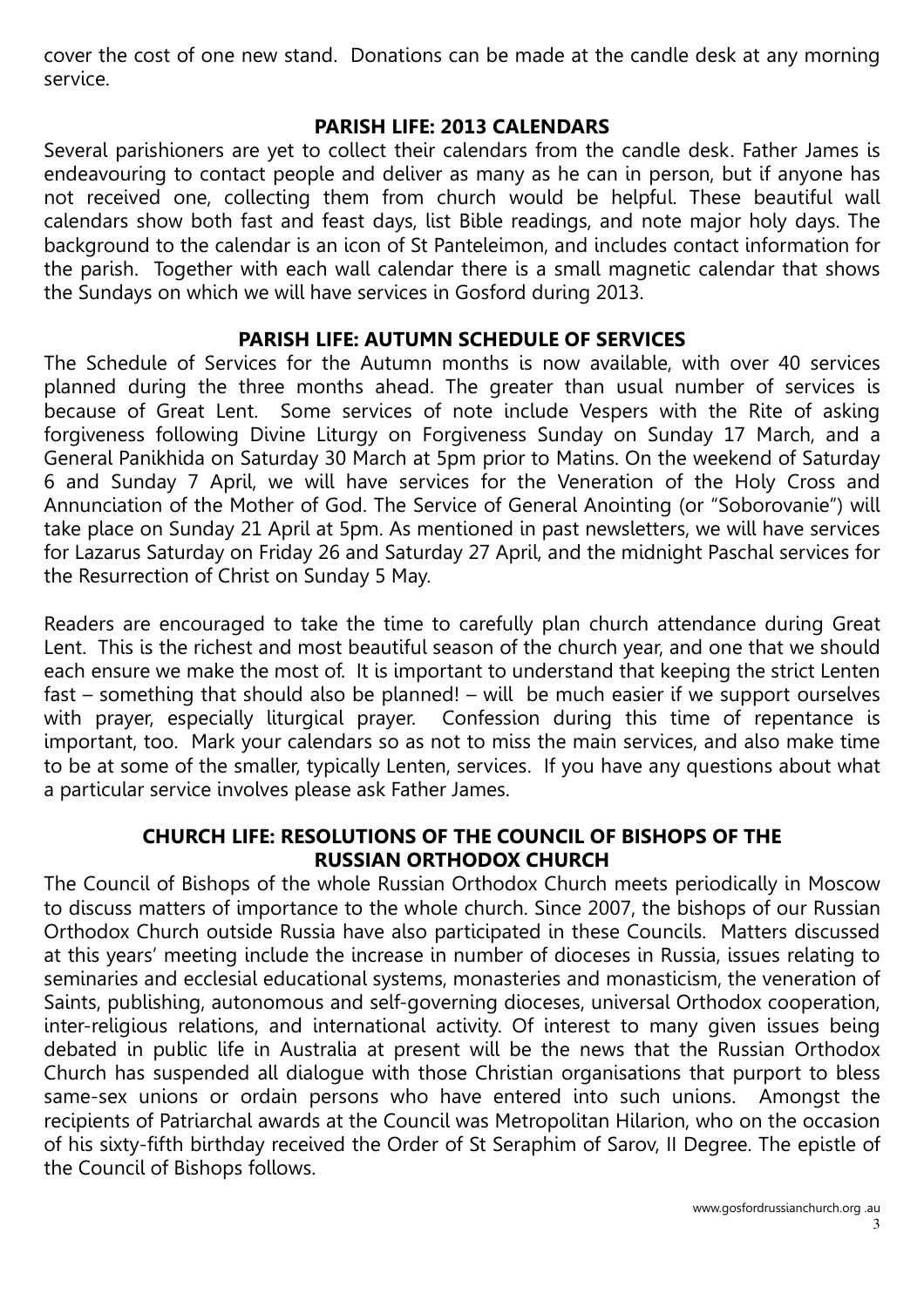# CHURCH LIFE: EPISTLE OF THE COUNCIL OF BISHOPS

MOSCOW: February 5, 2013 Epistle of the Holy Council of Bishops to the Clergy, Monastics, Laity and Flock of the Russian Orthodox Church

Beloved in the Lord Reverend Father Presbyters, Honorable Deacons, Pious Monks and Nuns, Dear Brothers and Sisters, Eternal Flock of the Russian Orthodox Church:

The Holy Council of Bishops, convening in Christ the Savior Cathedral in Moscow on February 2-5, 2013, appeals to all its flock with the words of Apostolic greeting: "Grace unto you, and peace, from God our Father and the Lord Jesus Christ. We are bound to thank God always for you, brethren, as it is meet, because that your faith groweth exceedingly, and the charity of every one of you all toward each other aboundeth" (2 Thessalonians 1:2).

The main task of the Church is the salvation of man. Everything that is occurring in the life of our Church and the relationship between the Church and society and the state should be subjected to this goal. Our missionary, educational, charitable and other efforts should be in the end directed towards the salvation of each human soul. The call of the Savior: "Go ye therefore, and teach all nations, baptizing them in the name of the Father, and of the Son, and of the Holy Ghost: teaching them to observe all things whatsoever I have commanded you" (Matthew 28:19-20), remains vital for us in our time. Remembering this, the members of the Council of Bishops discussed many matters in church and social life, adopting Conciliar decisions and other documents addressed today to the Fullness of our Church.

Tending to the good order of Church life, the members of the Council have determined the future procedure for the election of a Patriarch at a Pomestny [Local] Council, delineated the authority of the Local Council and Council of Bishops, approved the establishment by the Synod of Bishops of metropolitanates and new dioceses. They also proposed resolutions for important challenges facing society.

In particular, the Holy Council expressed the position of the Church on developing technology and the processing of personal data. Standing guard for human freedom, the Church calls upon the state not to force people to accept those technologies which might hinder them in freely confess their faith in Christ and follow it in their personal and public lives. The consent of Christians to various legislative, political or other ideological acts must depend on the latter's compatibility with a Christian way of life.

The Church continues to care for the strengthening of the family unit, for protection against improper intrusion into its life, the support of strong bonds between children and their parents, the security of children, including safety against violence, cruelty and perversion. With regard to these matters, the Council of Bishops evaluated reforms in the areas of family rights and juvenile law being made in many countries.

The Church harbors serious concern about our present ecology. The exhaustion of resources and environmental pollution are raising the stark question of the preservation of the many forms of life, and the thoughtful use of nature's gifts. The members of the Council elucidated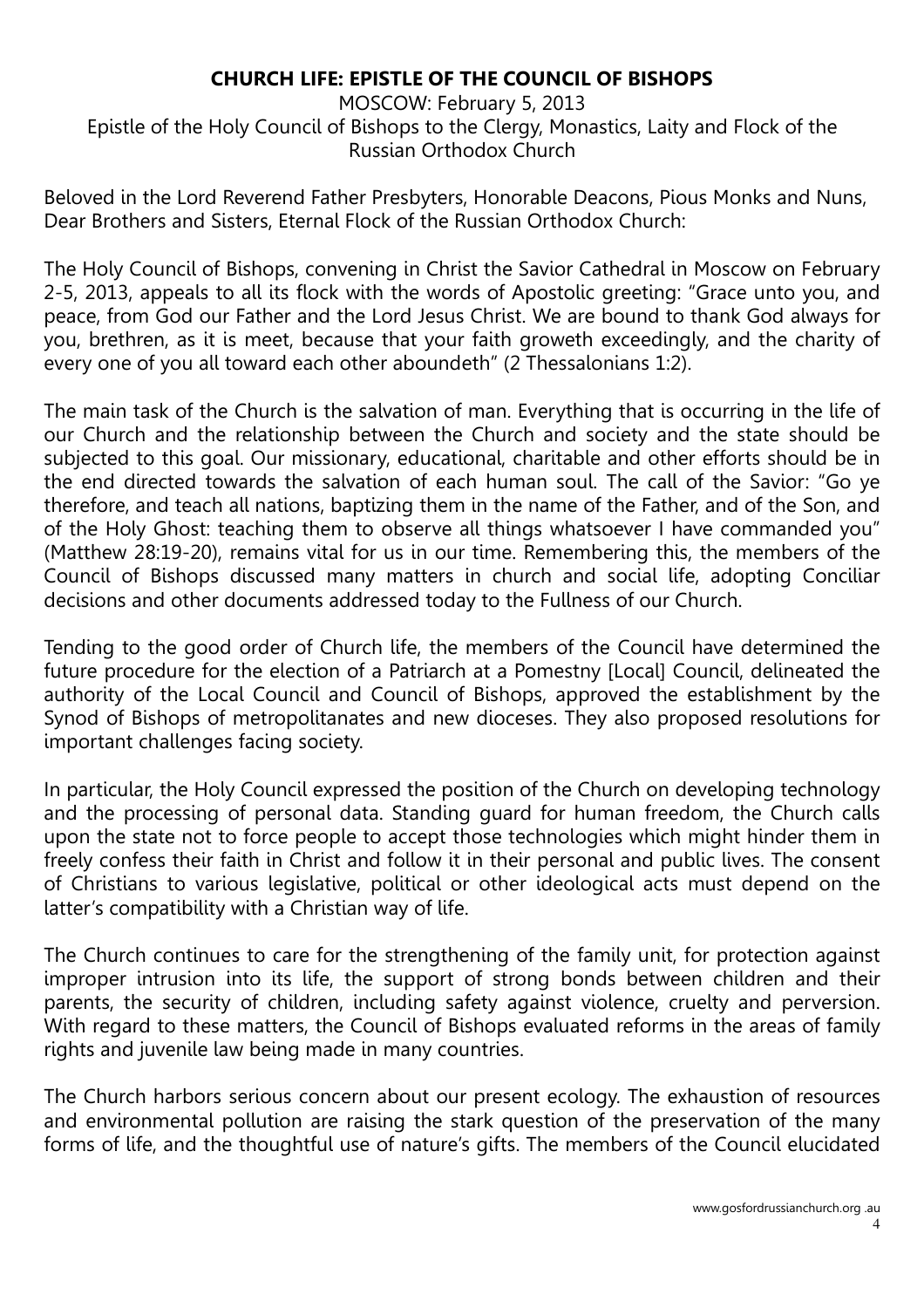the position of the Russian Orthodox Church on real ecological issues, reminding society of its responsibility for the preservation of God's creation.

The pastors and flock of the Russian Orthodox Church are called upon to carefully study the documents adopted by the Council of Bishops, most of which were prepared over the course of three years of discussions led by the Inter-Council Presence, with the participation of hundreds of bishops, clergymen, monastics and laypersons.

Our Lord and God Jesus Christ warned His disciples: "If ye were of the world, the world would love his own; but because ye are not of the world, but I have chosen you out of the world, therefore the world hateth you" (John 15:19). Ever since Apostolic times, the historical path of the Church has been bound to witness, which consists of earnest confessing of the truth. The abuse directed against Christians by the spirit of this world (1 Corinthians 2:12), throughout the entire history of the Church has used various means to turn man away from his Creator and Saviour. This abuse has not only taken the form of efforts to lure people into sin, but in outright persecutions of the followers of Christ. But the crucible of deprivation and sufferings has only strengthened the faith and stoked the hearts of the faithful children of the Church. St Dalmat of Isetsk, canonized in 2004 as a local Siberian saint, serves as an example of patience in suffering. His veneration throughout the Church was confirmed by the present Council. St Dalmat often witnessed the destruction of the monastery he established, but he rebuilt it every time, staunchly defending his faith and Church rules, and preserving his profound humility before his neighbours.

The events of last year have shown that Orthodoxy is enjoying a rebirth as the foundation of the people's self-awareness, uniting all healthy forces of society—those forces which strive to transform life on a solid foundation, upon the spiritual and moral values which entered the flesh and blood of our peoples. This is why wicked people have chosen the Church as its victim, by means of lies, slander, blasphemy, the destruction of churches and desecration of holy things.

The Holy Council recalls that the proper response to such actions must be prayer, preaching and confirmation of Divine truth, peaceful civil actions by Orthodox Christians and the multiplication of deeds of love and mercy. We must remain the light of the world and the salt of the earth, so that people who behold our "chaste conversation coupled with fear" even "they also may without the word be won by the conversation" for Christ (1 Peter 3:1- 2). Defending the faith, one must always remember the words of Christ the Savior: "By this shall all men know that ye are my disciples, if ye have love one to another" (John 13:35).

Fulfilling our ecclesial service, working the harvest-fields of Christ, we are called not in word but in deed to strengthen "to keep the unity of the Spirit in the bond of peace" (Ephesians 4:3), conciliarly, together: archpastors, clergymen, monastics and the laity. Mainly, we must strive to guide our lives according to the Gospel. This is the sole path to the transfiguration of each person and of all of society.

May Our Lord Jesus Christ, Chief of eternal life, strengthen us and give us wisdom in the tasks we face.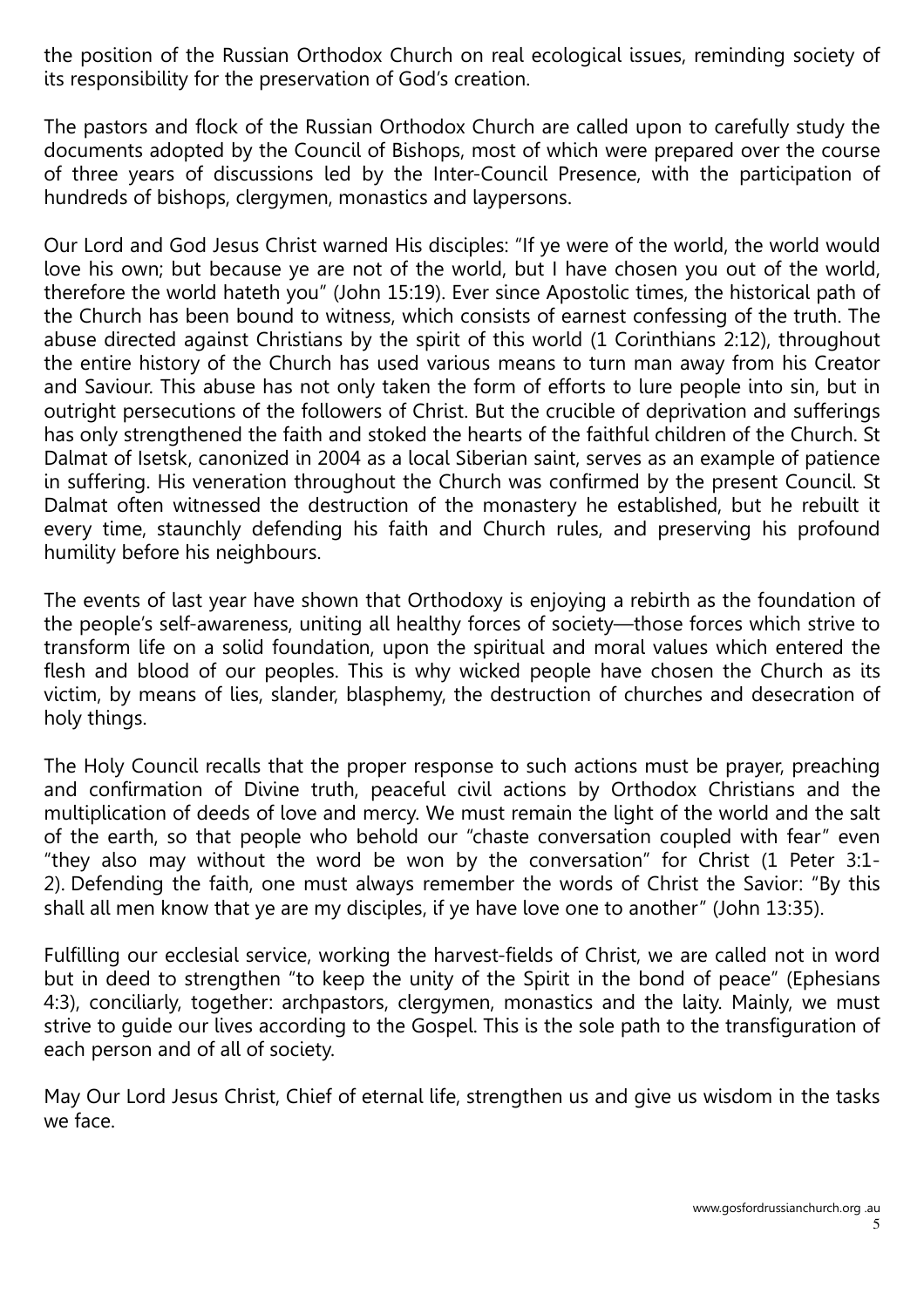#### МОСКВА: 5 февраля 2013 г.

### Послание Освященного Архиерейского Собора клиру, монашествующим, мирянам и чадам Русской Православной Церкви

Возлюбленные о Господе всечестные отцы пресвитеры, досточтимые диаконы, боголюбивые иноки и инокини, дорогие братья и сестры — верные чада Русской Православной Церкви!

Освященный Архиерейский Собор, состоявшийся в Москве, в Храме Христа Спасителя 2-5 февраля 2013 года, обращается ко всем вам со словами апостольского приветствия: «Благодать вам и мир от Бога, Отца нашего, и Господа Иисуса Христа. Всегда по справедливости мы должны благодарить Бога за вас, братия, потому что возрастает вера ваша, и умножается любовь каждого друг ко другу между всеми вами» (2 Фес. 1:2).

Главная забота Церкви — спасение людей. Все, что происходит в нашей церковной жизни и во взаимоотношениях Церкви с обществом и государством, всегда должно быть подчинено этой цели. Наши миссионерские, образовательные, благотворительные и иные труды следует в конечном итоге направлять на спасение каждой человеческой души. Призыв Спасителя: «Идите, научите все народы, крестя их во имя Отца и Сына и Святаго Духа, уча их соблюдать все, что Я повелел вам» (Мф. 28:19-20), — остается самым насущным и в наше время. Памятуя об этом, члены Архиерейского Собора обсудили многие вопросы церковной и общественной жизни, приняв Соборные определения и иные документы, обращенные ныне к Полноте нашей Церкви.

Заботясь о благоустроении церковной жизни, члены Собора определили на будущее процедуру избрания Патриарха на Поместном Соборе, уточнили полномочия Поместного и Архиерейского Соборов, одобрили совершенное Священным Синодом создание митрополий и новых епархий. Они также предложили решения важных задач, стоящих перед обществом.

В частности, Освященный Собор выразил позицию Церкви в связи с развитием технологий учета и обработки персональных данных. Стоя на страже человеческой свободы, Церковь призывает государство не принуждать людей к принятию тех технологий, которые могут помешать им свободно исповедовать веру Христову и следовать ей в делах личных и общественных. Согласие христиан с различными законодательными, политическими или идеологическими актами также зависит от их совместимости с христианским образом жизни.

Постоянной заботой Церкви остается попечение об укреплении семьи, о защите от недолжного вмешательства в ее жизнь, о поддержании крепких связей между детьми и родителями, о безопасности детей, в том числе перед лицом насилия, жестокости, разврата. В связи с этим кругом вопросов Архиерейский Собор вынес суждение о проводимой ныне во многих странах реформе семейного права и о проблемах ювенальной юстиции.

Церковь серьезно обеспокоена нынешним состоянием природы. Истощение ресурсов и загрязнение окружающей среды остро ставит вопрос о сохранении многообразия жизни, о рачительном использовании даров природы. Члены Собора выразили позицию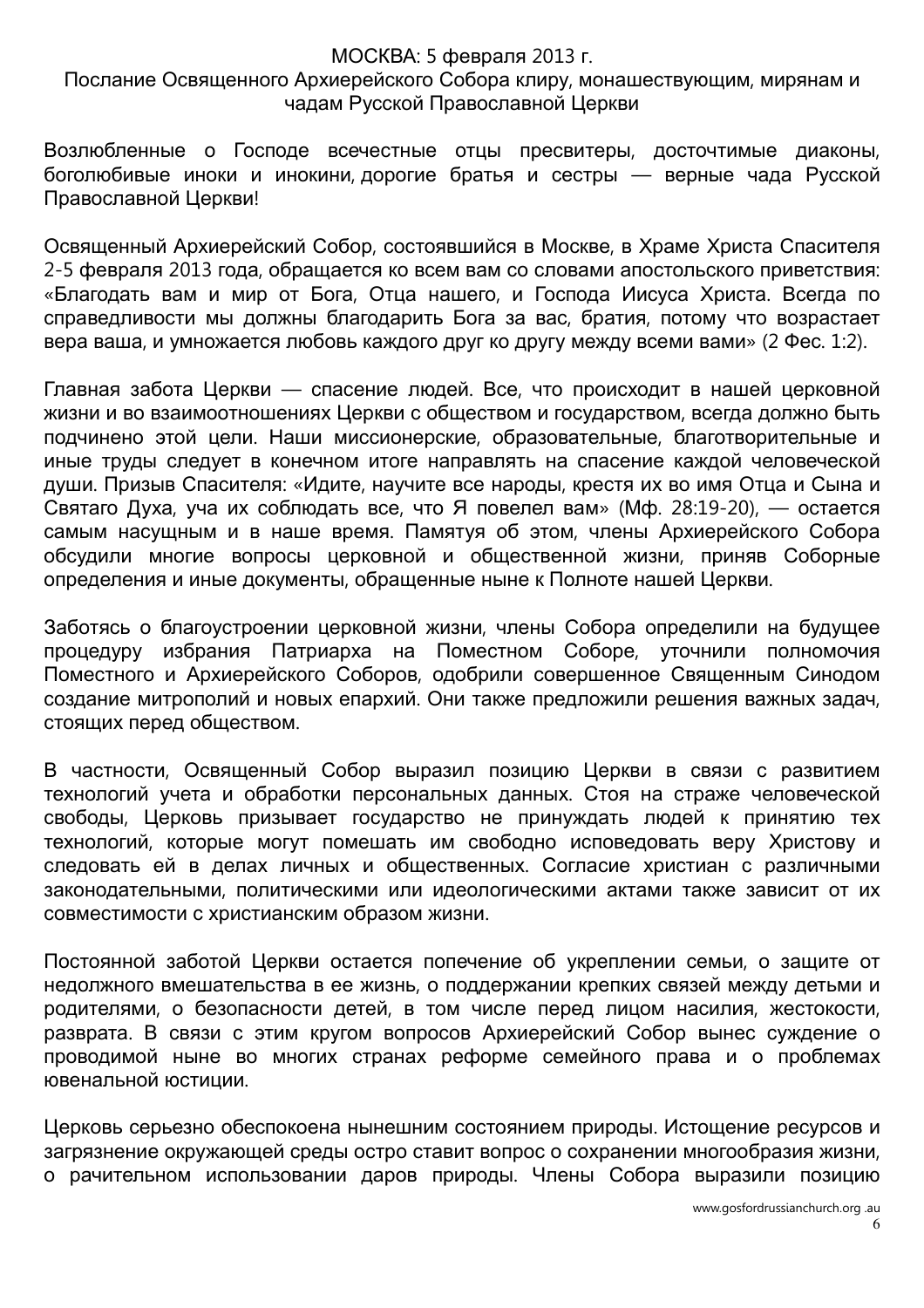Русской Православной Церкви по актуальным проблемам экологии, напомнив обществу об ответственности за сохранность Божиего творения.

Пастыри и паства Русской Православной Церкви призываются внимательно изучить принятые Архиерейским Собором документы, в большинстве своем подготовленные в ходе трехлетних дискуссий, проведенных Межсоборным присутствием с участием сотен архиереев, клириков, монашествующих и мирян.

Господь и Бог наш Иисус Христос предупредил Своих учеников: «Если бы вы были от мира, то мир любил бы свое; а как вы не от мира, но Я избрал вас от мира, потому ненавидит вас мир» (Ин. 15:19). С апостольских времен исторический путь Церкви был связан с исповедничеством, которое заключалось в нелицемерном свидетельстве истины. Брань, воздвигаемая против христиан духом мира сего (1 Кор. 2:12), на протяжении всей истории Церкви имела целью разными способами отвратить человека от своего Создателя и Спасителя. Эта брань состояла не только в попытках соблазнить людей на грех, но и в гонениях, воздвигаемых против последователей Христовых. Но горнило лишений и страданий только укрепляло веру и закаляло сердца верных чад Церкви. Примером терпения в скорбях является преподобный Далмат Исетский, канонизованный в 2004 году в лике местночтимых сибирских святых. Его общецерковное почитание было установлено нынешним Собором. Преподобный Далмат неоднократно был свидетелем разрушения созданного им монастыря, но всякий раз воссоздавал его, строго защищая свою веру и церковные правила и сохраняя при этом глубокое смирение перед ближними.

События прошлого года явственно показали, что Православие возрождается как основа народного самосознания, объединяющая все здоровые силы общества — те силы, что стремятся к преобразованию жизни на основе прочного фундамента, духовнонравственных ценностей, вошедших в плоть и кровь наших народов. Именно поэтому людьми недоброй воли Церковь была избрана объектом борьбы, в которой используются ложь, клевета, кощунство, погромы храмов, осквернение святынь.

Освященный Собор напоминает, что ответом на подобные действия должны быть молитва, проповедь и утверждение Божией правды, мирное гражданское действие православных христиан, умножение дел любви и милосердия. Мы должны оставаться светом миру и солью земли , чтобы люди, видя наше «чистое, богобоязненное житие» , даже «без слов приобретаемы были» для Христа (1 Пет. 3:1-2). Отстаивая веру, нужно всегда помнить слова Христа Спасителя: «По тому узнают все, что вы Мои ученики, если будете иметь любовь между собою» (Ин. 13:35).

Осуществляя церковное служение, работая на ниве Христовой, мы призваны не на словах, а на деле укреплять «единство духа в союзе мира» (Еф. 4:3), соборно, все вместе: архипастыри, клир, монашествующие и миряне. Главное при этом — стремиться поверять жизнь Евангелием. Это единственный путь к преображению любого человека и всего общества.

Господь наш Иисус Христос, Начальник жизни вечной, да укрепит и умудрит всех нас в предстоящих трудах.